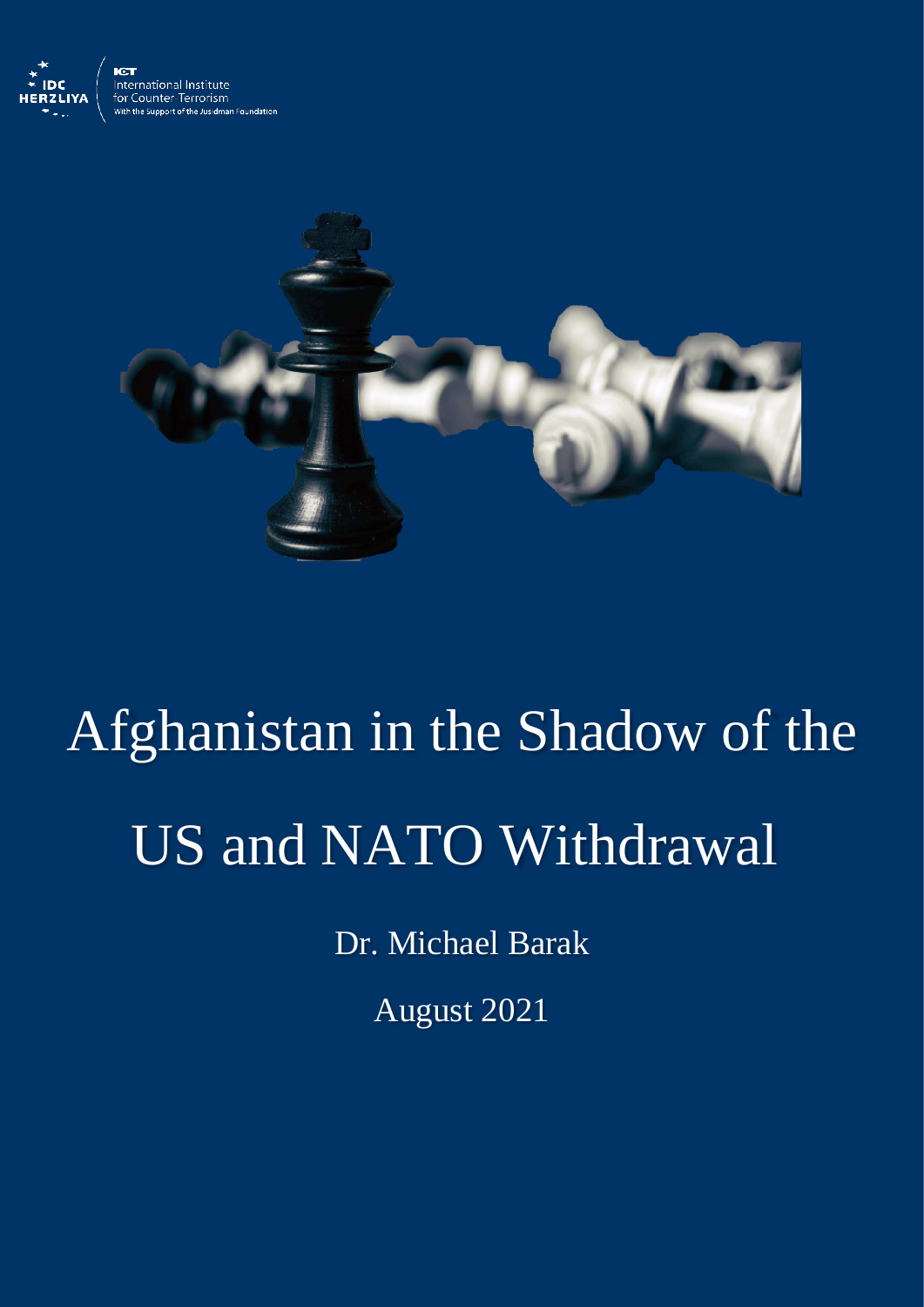

The US and NATO withdrawal from Afghanistan, planned to end at the end of August 2021, the rapid Taliban takeover of tens of provinces in the war-torn country and the meddling of regional actors, such as Russia, Pakistan, Iran, and China, in the Afghani affairs, have worrying strategic ramifications for the future of the country and poses political and security challenges for its neighbors. Worse than that is the threat to the Afghani civil society that in the past two decades enjoyed libera democratic values. Should the Taliban regain control over Afghanistan, the latter might become again a focal point for global international terrorism and pose a threat to the western world, Israel included.

The war on Afghanistan is the longest in US history. For 20 year the US has waged a tenacious war against al-Qaeda's terrorism nests and the Afghani Taliban. Unwillingly, it was dragged to this war following the 9/11 attacks. Indeed, it managed to wear down al-Qaeda, kill tens of its senior leaders and force many of them to seek refuge in Pakistan and Iran, however it didn't break al-Qaeda and despite Taliban vehement denials a few hundreds al-Qaeda fighters are still active in Afghanistan.

In February 2020, President Trump arrived at understandings with the Taliban (the Doha Agreement) within which he undertook to release Taliban prisoners and withdraw US forces from Afghanistan within 14 months, in return for the Taliban undertaking not to harbor al-Qaeda and negotiate for peace with the pro American regime in Kabul, to ensure the country's stability. The election of President Biden stalled the withdrawal in light of the president's wishes to reexamine the details of the agreement. The Taliban stressed that this was a breach of the Doha Agreement and threaten to pick up the hostilities against the US troops. The fear of security escalation in Afghanistan led Biden to surprisingly instruct an immediate withdrawal starting July 2021 to end by the end of August 2021 save for a contingency of 650 troops that will provide security for Kabul. So far over 90% of the US installations have been vacated including the notorious Bagram base where Taliban prisoners were incarcerated and tortured.

The American withdrawal attracts wide criticism from Republicans and Democrats alike, NATO and the Afghani regime who all fear that it will lead to the fall of Afghanistan to the Taliban. Western intelligence officers warn that Afghanistan might turn again into a no man's land for terrorists and threaten the national security of many countries around the world. Sir Alex Younger who until recently headed the MI6 warned that al-Qaeda and ISIS may rehabilitate and reestablish themselves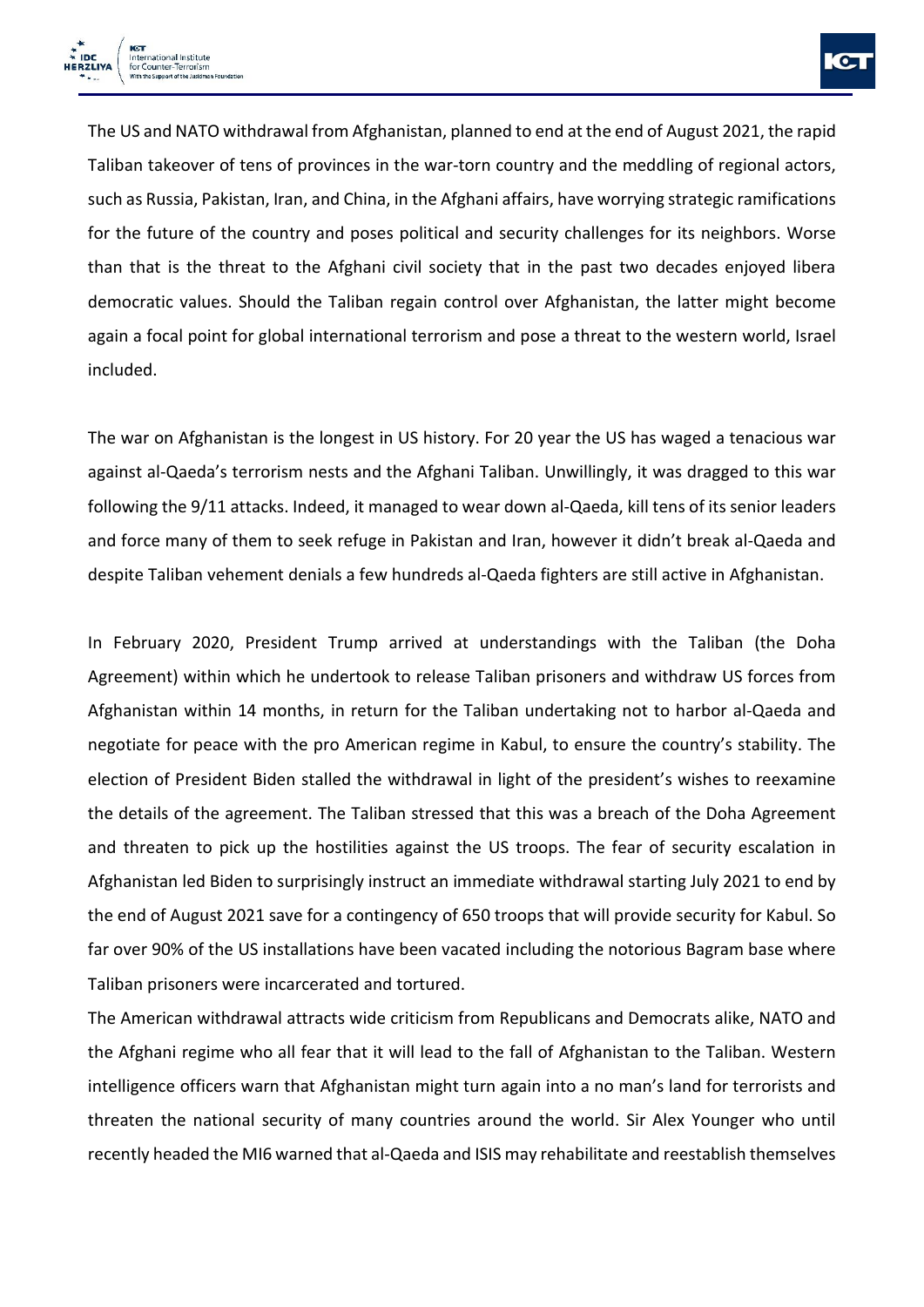

in Afghanistan and if the Afghani regime's allies will turn their back on it the threat of terrorism will significantly increase.

The civilian population in Afghanistan is ambivalent about the withdrawal. On the one hand it has its blessing and on the other hand it criticizes it claiming that no security stability has been guaranteed for Afghanistan. Many Afghani younger people are concerned of a Taliban takeover that will threaten civil liberties, freedom of the press, women, and minority rights the achievements in education and democracy attained over the past two decades. That fear leads to the formation of local militias wishing to block the Taliban advancement.

The Taliban doesn't hide its ambition to retake the entire Afghani territory. Per him, the government on Kabul is illegitimate as it is a pro-western regime that protects American interests. In its publications the Taliban clarifies that the liberation of Afghanistan will be achieved by a combination of "smart Dawah" (i.e., encouraging the Afghani army troops to lay down their weapons and cease cooperation with the regime, all to be supported by tribal leaders as Taliban brokers) and imposing a siege on military installations while initiating attacks on opponents. This goal seemed unrealistic given the Taliban's military inferiority. The Taliban has some 60,000 troops whereas the Afghani army has 300,000 equipped and trained by the Americans. Yet, the Taliban proved that the tenacious fighting over time managed to drive most of the foreign forces from Afghanistan and intend to use that alongside psyops campaign to demoralize and crumble the Afghani army.

The Taliban as well as al-Qaeda and other Salafi organizations describe the US withdrawal as a glorious victory over the great western superpower. Sheikh Abd al-Mehdi al-Razuk, a Salafi cleric identified with Idlib's Hyat Tahrir al-Sham, implores his followers to adopt the Taliban model in the fighting against Assad. Per him, the unity of the fighters, continuous tenacious fighting and Dawah are the "recipe" for victory.

The American withdrawal also significantly affects the geopolitical arena and the dynamics among countries that wish to promote the security, political and economic interests in the region:

• **Iran** – the Irani regime sees fit to maintain good relationship with both the Taliban and the Kabul regime. That, in light of Raisi's wishes to rehabilitate the Iranian economy on the backdrop of the nuclear talks with the US and their desire to maintain good commerce relationship with Afghanistan. The Iranians also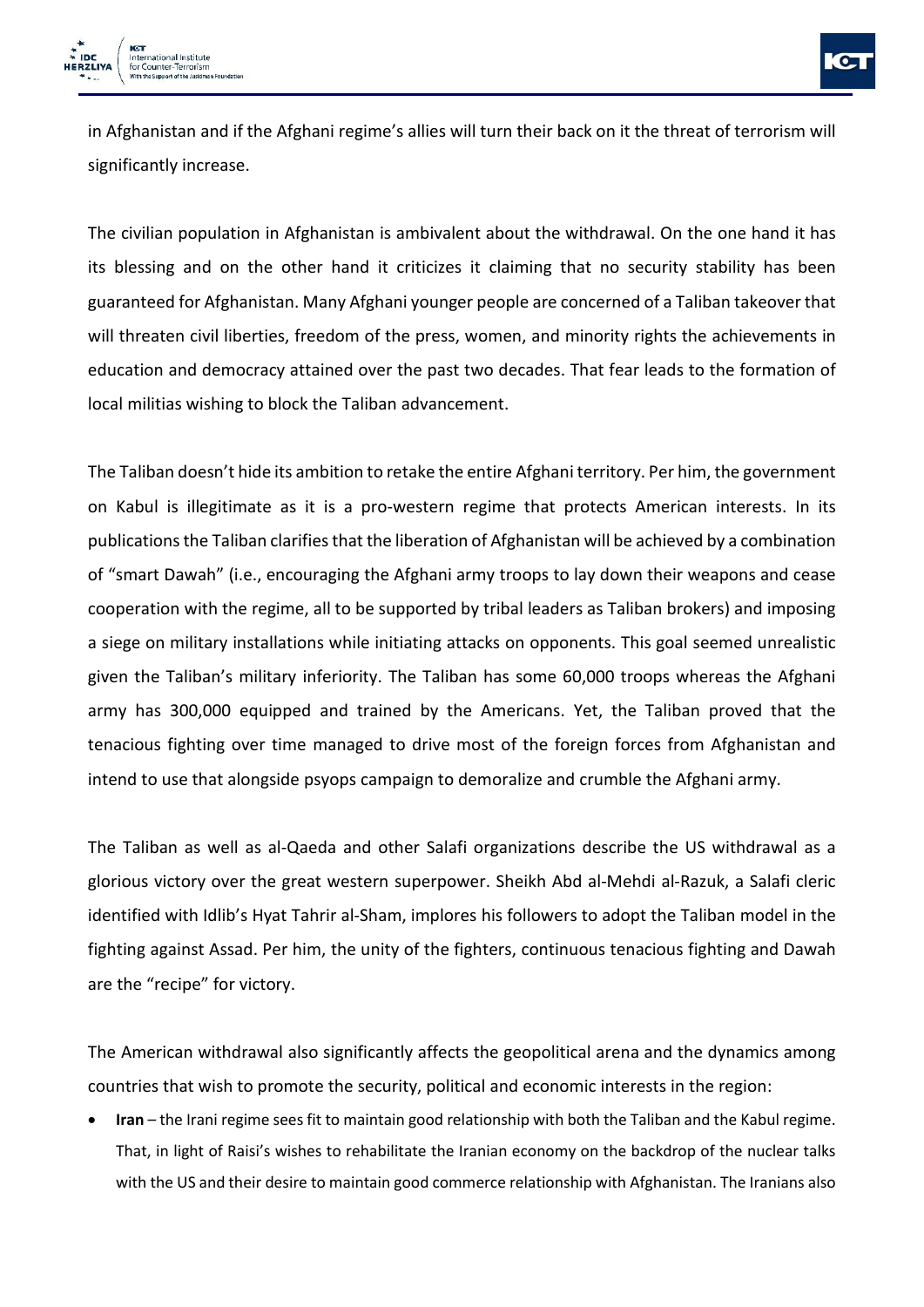

wish to protect the Hazara Shiite minority in central Afghanistan, inter alia via the formation of a militia to protect it.

- **China**  conducts two communication channels. One with the Taliban and the other with the regime however China is wary of investing massively in the country due to the security unclarity. That said, the Chinese are very sensitive to the presence of Uyghur fighters that fight alongside the Taliban. The Chinese received a commitment from the Taliban to prevent the Uyghur from using Afghanistan as an operations base for attacks on Chinese soil and targets, but this seems to be just a lip service until the Taliban take over the entire country. De facto, Uyghur fighters operate in Afghanistan and promote anti-Chinese discourse that mainly stresses the Islamic nation's duty to help the Uyghur liberate Xinjiang province in Western China and establish there an Islamic autonomy that will benefit the Muslim inhabitants through jihad.
- **Russia**  uses the developments in Afghanistan to deepen its influence on the central Asian states (e.g., Uzbekistan, Kazakhstan) inter alia through offerings of military assistance and counter-terrorism knowledge, claiming terrorism might spill over from Afghanistan. By that Russia wishes to foil the US intentions to post troops in Uzbekistan, Tajikistan, Kazakhstan who all have a border with Afghanistan.
- **Pakistan and India**  Pakistan sees fit to maintain good relations with the Taliban, inter alia in light of sympathy it has in many sectors of the Pakistani society and the thought that supporting them might compromise India's national security. The Indian regime is concerned of the rise of the Taliban to power and its connections with the Pakistani intelligence and therefore supports the Kabul regime.
- **Turkey**  the forming agreement between Turkey and the US to post some 500 Turkish troops in Kabul to protect the airport and government installations may be considered a gesture by Erdogan aimed at improving its relationship with NATO and the Biden administration however it is possible that the former is leveraging the geopolitical developments to deepen the Turkish influence in the region as he did when he formed Turkish strongholds in other conflict areas (e.g., northern Syria, Libya and Somalia). Regardless of Erdogan's intentions it seems that the Tukey-Taliban relationship deteriorate. The Taliban called for jihad on the Turkish forces claiming that they are part of NATO therefore they are a foreign force that needs to be driven out of Afghanistan. Erdogan too uses harsh rhetoric and demands that the Taliban to stop the conquest of Afghanistan.

In summation, due to the American withdrawal, it seems that the Taliban managed to gain a significant perception victory over its opponents. That way it promotes a narrative of victory saying that despite military and technological inferiority it managed to defeat a leading superpower by fighting it tenaciously for two decades. The main concern is that Afghanistan is on its way to another civil war and may turn, again, to an operation base and a safe haven for global terrorism. The legitimacy provided by Iran, Qatar, and Russia to the Taliban, inter alia through diplomatic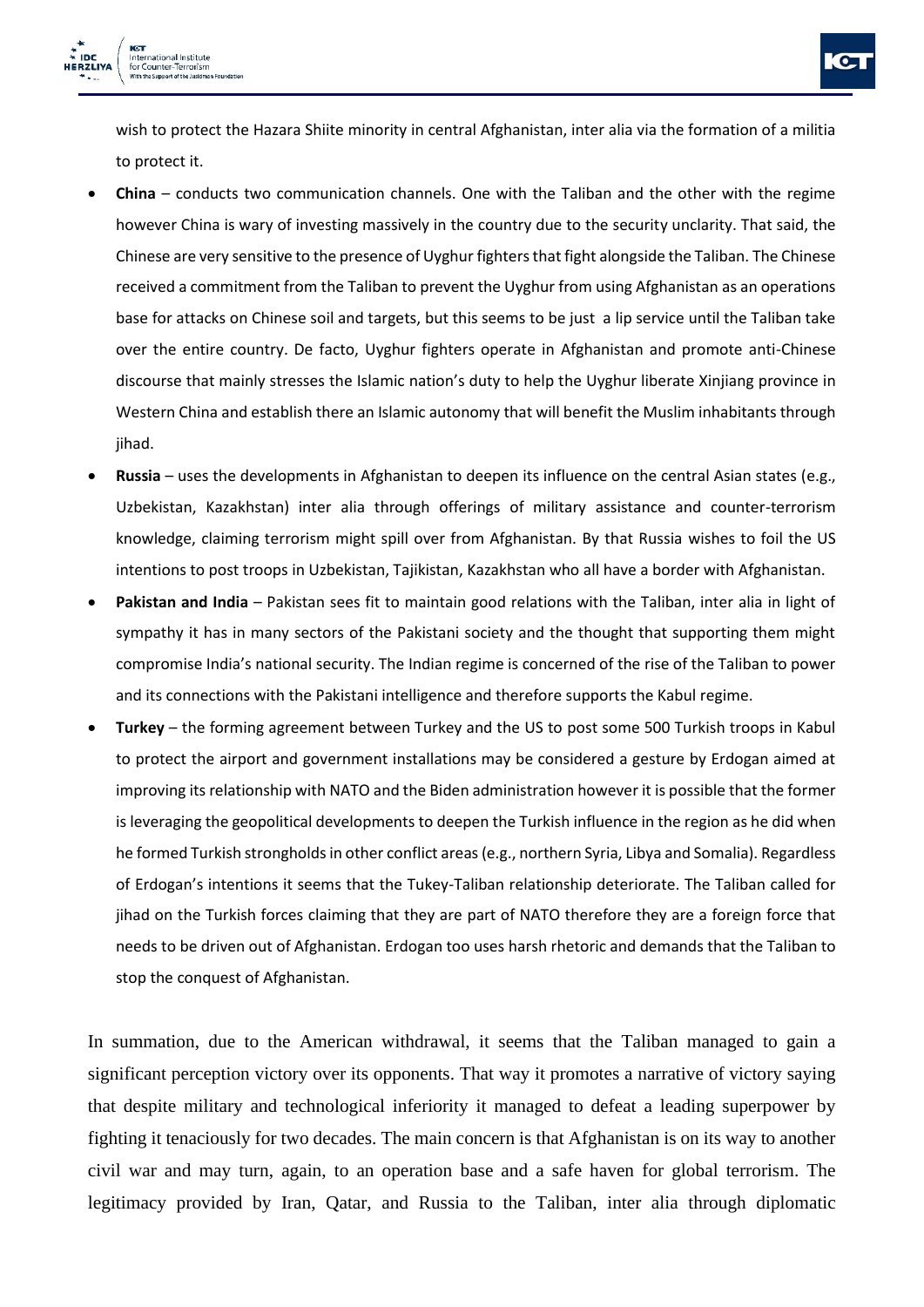

relationships and opening a Taliban embassy in Qatar only strengthens the latter. The Russian deputy ambassador to India even said that it was the better that the world would politically recognize the Taliban much like it recognized Hezbollah because it was an integral part of Afghanistan. Biden's decision that from now on the fate of Afghanistan is at the hands of the Afghanis justifiably evoke grave concerns regarding the civilian population and the stability of the pro-American Kabul regime. Even now there is a growing stream of Afghan refugees fleeing areas taken by the Taliban and seeking refuge in Iran and Pakistan. A civil war in Afghanistan will affect not only Afghanistan but also the regional states and the international community.